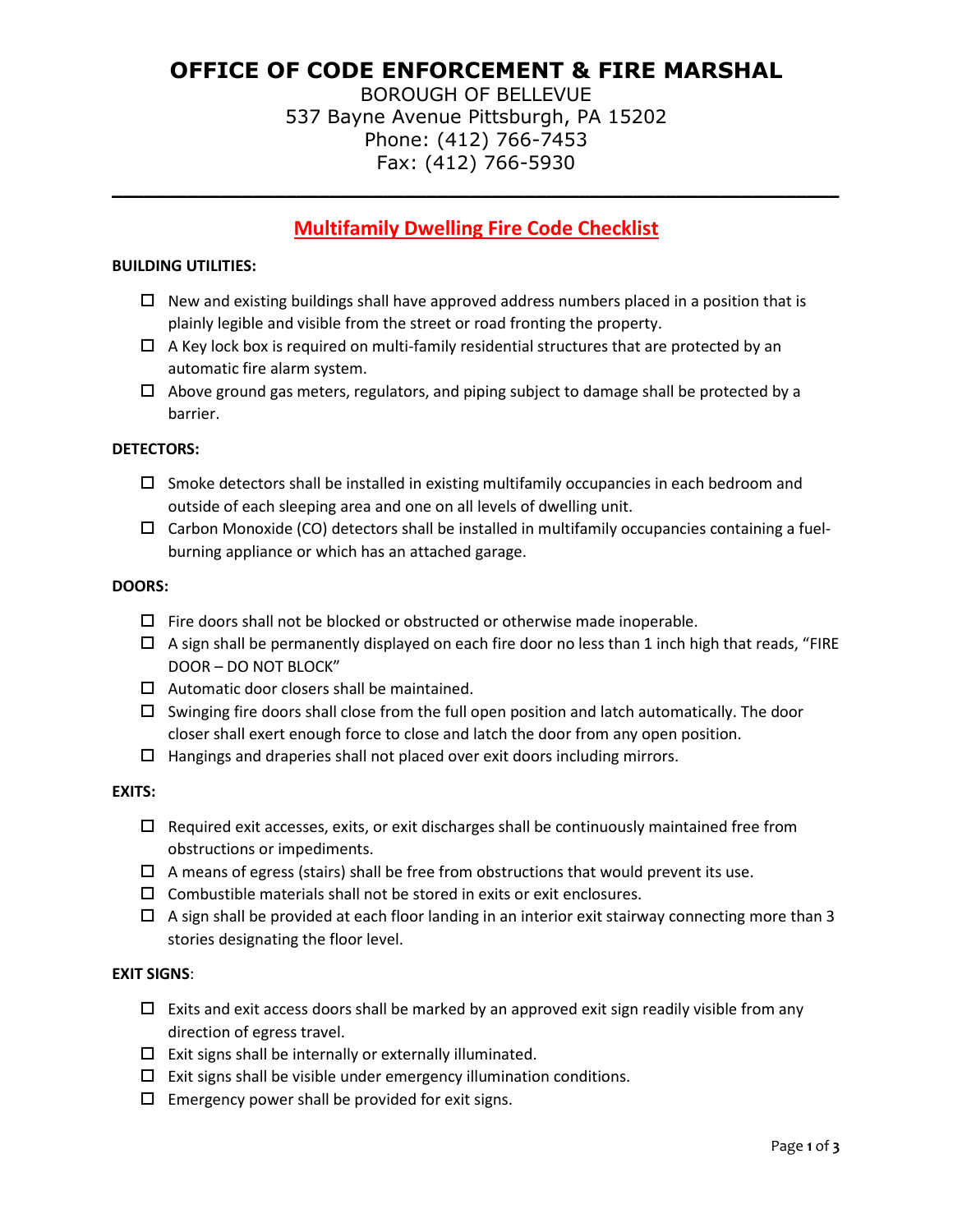# **EMERGENCY LIGHTING:**

 $\Box$  The power supply for means of egress illumination shall normally be provided by the premises electrical supply. In the event of power failure, an emergency electrical system shall automatically illuminate aisles, corridors, egress path, exit discharge and exterior landings.

#### **ELECTRICAL:**

- $\Box$  Extension cords shall not be a substitute for permanent wiring and shall not be affixed to structures, extended through walls, ceilings, or floors, or under doors or floor coverings, nor shall be subject to environmental damage or physical impact.
- $\Box$  Open junction boxes and open wiring splices shall be prohibited. Approved covers shall be provided for all switch and electrical outlet boxes.
- $\Box$  Electric panels shall have 30"W x 36"D x 78"H clearance.
- $\square$  Doors to electrical rooms shall have sign "ELECTRICAL ROOM".

#### **FIRE EXTINGUISHERS:**

- $\Box$  Portable fire extinguishers shall be installed in all new and existing occupancies.
- $\Box$  Fire extinguishers shall be inspected and tested annually.
- $\Box$  Portable fire extinguishers shall not be obstructed or obscured from view.
- $\Box$  Handheld portable fire extinguishers shall be installed on the hangers or brackets supplied and shall be installed so that their tops are not more than 5 feet above the floor.
- $\Box$  Cabinets used to house portable fire extinguishers shall not be locked.

#### **HAZARDS:**

- $\Box$  Combustible waste material creating a fire hazard shall not be allowed to accumulate in buildings or structures or upon premises.
- $\Box$  Storage of combustible rubbish shall not produce conditions that will create a nuisance or a hazard to the public health, safety, or welfare.
- $\Box$  Fueled equipment including but not limited to, motorcycles, mopeds, lawn care equipment, portable generators, and portable cooking equipment, shall not be stored, operated, or repaired within a building.
- $\Box$  Storage shall be maintained 2 feet or more below the ceiling in non-sprinklered areas of buildings or a minimum of 18 inches below sprinkler head deflectors in sprinklered areas of buildings.
- $\Box$  Combustible material shall not be stored in boiler, mechanical or electrical rooms.
- $\Box$  Portable electric space heaters shall be plugged directly into an approved receptacle not an extension cord.
- $\Box$  Portable electric space heaters shall not be operated within 3 feet of any combustible materials.
- $\Box$  Openings made therein for the passage of pipes, electrical conduit, wires, ducts, air transfer opening and holes made for any reason shall be protected with approved methods capable of resisting the passage of smoke and fire.